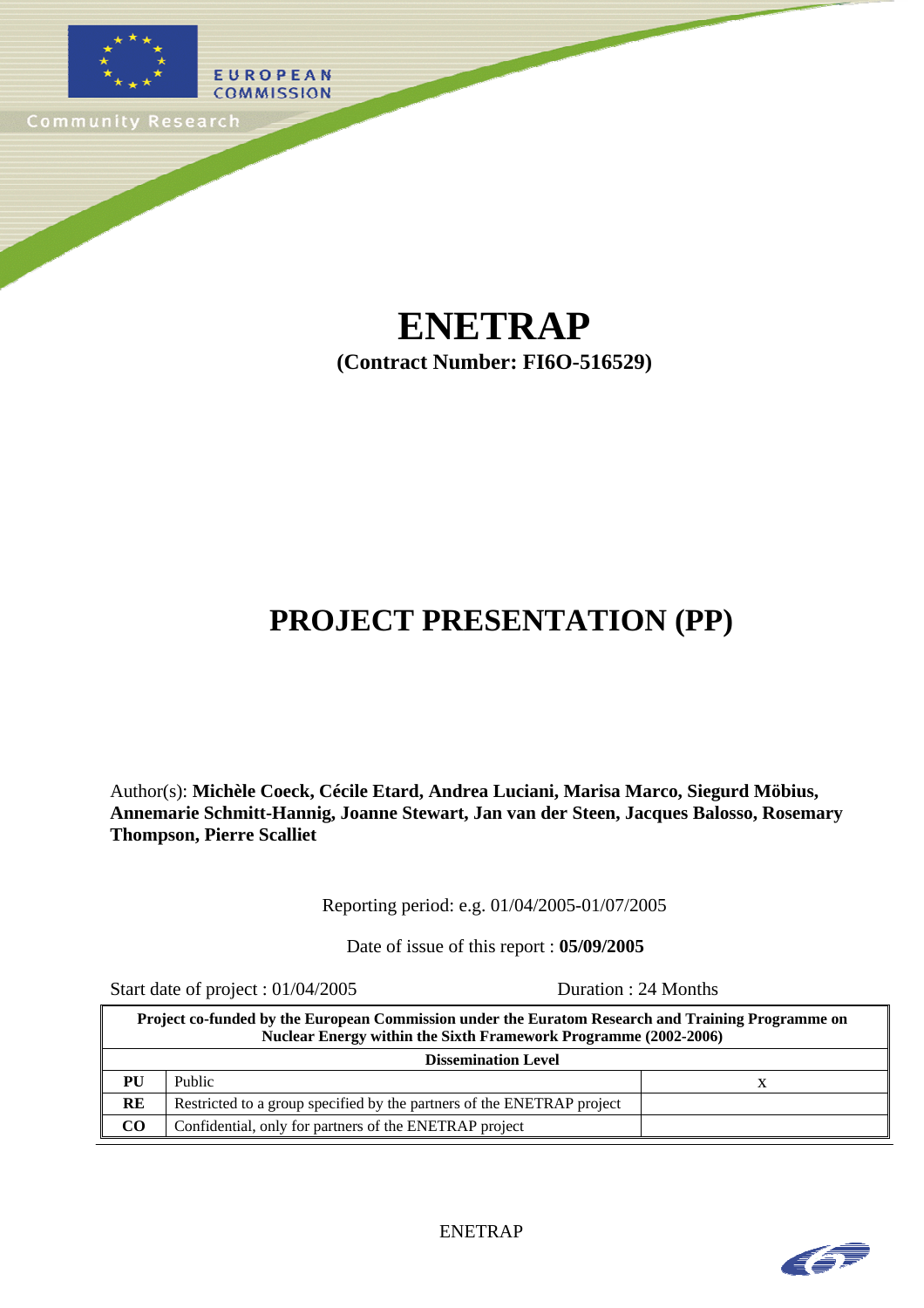

The development of a common European radiation protection and safety culture and, based on that, the mutual recognition of radiation protection courses and the acquired competencies of radiation protection experts (RPE) and officers (RPO) is becoming a real need. The ENETRAP project (European Network on Education and Training in Radiological Protection) aims at bringing together different ideas and approaches of education and training (E&T) in radiological protection (RP) in order to better integrate and harmonise national E&T activities on a European level.

#### **1 Nature and Scope of the project**

EUROPEAN

The main objectives of the ENETRAP project are (i) to better integrate existing E&T activities in the RP infrastructure of the European countries in order to combat the decline in both student numbers and teaching institutions, (ii) to develop more harmonised approaches for E&T in RP in Europe, (iii) to better integrate the national resources and capacities for E&T and (iv) to provide the necessary competence and expertise for the continued safe use of radiation in industry, medicine and research. Any such infrastructure must ensure that provision is made for both the appropriate initial education and for the subsequent gaining and maintaining of specific expertise and competencies (training) at all levels.

11 partners, 8 research centres and 3 universities, are involved in ENETRAP. These partners have years of experience with established E&T programmes and play an important role in the development of specific techniques such as e-learning or On-the-Job Training (OJT) related to RP. As a results of their fundamental scientific research, collaboration with industry and practical experience, the partners have a solid scientific knowledge of all aspects of RP and are ideally placed to transfer the know-how and estimate the needs in this field.

#### **2 Activities**

The project will produce a state-of-the-art report on radiation protection E&T activities in the enlarged European Union. Assessment of training needs and capabilities within the EU Member States, the New Member States and the Candidate States and an evaluation of the current situation with regard to recognition of competencies and diplomas are the keys for developing a common radiation protection E&T infrastructure in Europe. The required qualifications for key professional functions in industry, medicine, research and the public sector along with the training available to support those qualifications will be assessed, including OJT programmes and e-learning opportunities. To this end a survey (by questionnaire) is being undertaken across the EU countries to elicit detailed information. Past and current training programmes will be studied and the current European Radiation Protection Course (ERPC) will be revised. Special attention will be given to the compliance of European and International E&T requirements in RP with the Basic Safety Standards for protection against ionising radiation established and promoted by the European Union and by the IAEA. A pilot session of one or two revised modules of the ERPC will be organised.

ENETRAP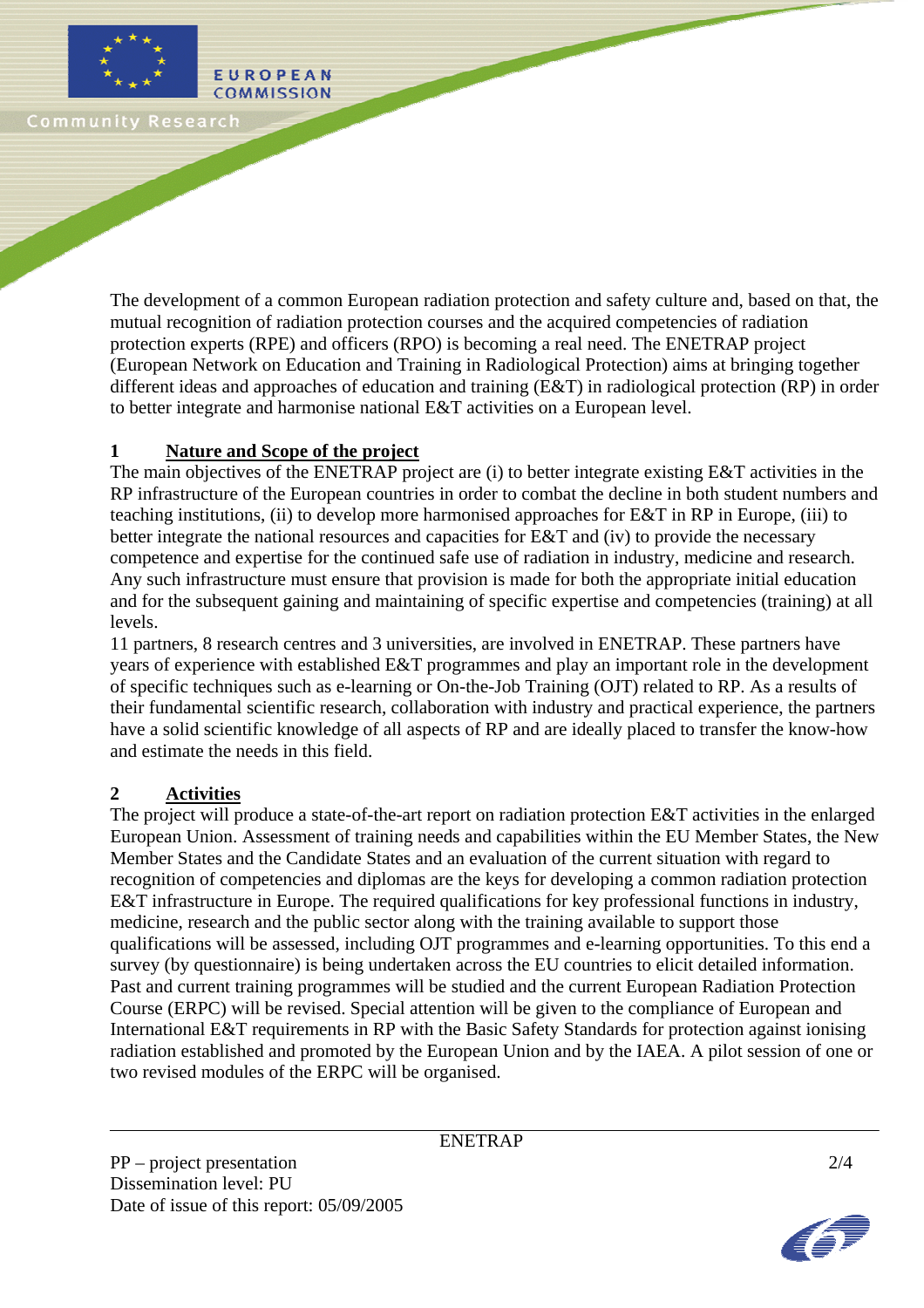

In the field of "Education", an Erasmus Universities Consortium for developing a European Master in Radiation Protection (EMRP) will be established. A curriculum will be developed using information evaluated from qualified courses offered by ENETRAP partners.

## **3 Expected Results**

EUROPEAN

In order to better integrate and harmonise national E&T activities on a European level, ENETRAP will assemble different ideas and approaches, ultimately delivering an operational network of different institutes conducting or promoting radiation protection E&T activities on different levels. Linking those European countries with established and active programmes in E&T (BE, DE, ES, FR, IT, NL, UK) via a structured network will facilitate the integration and optimisation of existing resources within Europe. In a later phase, extension to other Member States will be established. Such extension should be performed in close relation with the European Training and Education in Radiation Protection (EUTERP) platform which could play a role in reaching consensus about an internationally agreed system of recognition of RPEs, when this platform will be established. The network aims to achieve close and sustainable collaboration between the main E&T providers in Europe.

In the field of "Education", a project proposal for a European Master in Radiation Protection (EMRP)will be submitted to the DG Education.

## **4 Societal Impact**

Occupational, public and environmental RP is a major challenge associated with the application of ionising radiation in industry, both nuclear and non-nuclear, as well as in other areas such as the medical and research areas. As such, maintaining a high level of competencies in this field is crucial. A sustainable E&T infrastructure for RP is an essential component to combat the perceived decline in expertise and to ensure the continuation of a high level of RP knowledge. The development of a common European radiation protection and safety culture and, based on that, the mutual recognition of radiation protection courses and the acquired competencies of RPE's and RPO's will help and promote the mobility of workers and students throughout Europe.

## **5 Information about important public events**

An international seminar to communicate the results of the project will be organised in 2007. Meanwhile the start of the ENETRAP network will be announced at the national level of all partner countries as well as at the international level. The status of the work packages will be presented at all relevant international conferences (ETRAP2005, ENC2005, IRPA2006...).

#### **6 Project Website address & contact person**

The coordinator developed a website which is online since May 2005. The coordinator is responsible for the maintenance of the site. Contact person is M. Coeck. The address is www.sckcen.be/enetrap.